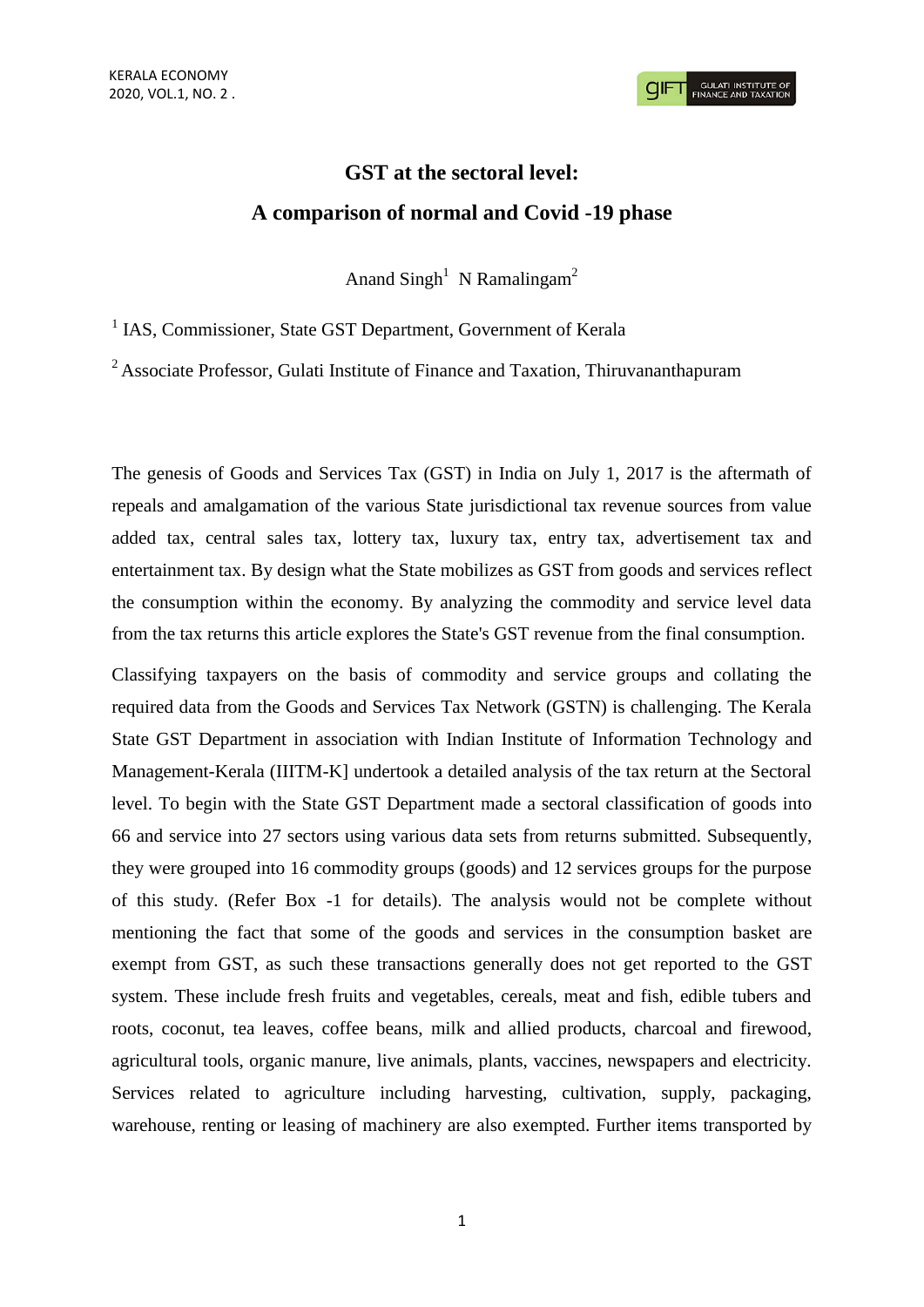individuals through public transport, metered cabs, auto-rickshaws, metro, etc. are also outside the GST.

## $BOX -1$

## List of Commodity Groups (Goods)

| No.            |                                      | <b>Group Head Contents</b>                                                                                                                                                                                                                                                                                                                               |
|----------------|--------------------------------------|----------------------------------------------------------------------------------------------------------------------------------------------------------------------------------------------------------------------------------------------------------------------------------------------------------------------------------------------------------|
| 1              | <b>Building Materials</b>            | Adhesives, Aluminium Products, Asbestos and Cement products,<br>Building Material(Other), Cement, Crushed metal, M-sand& Natural<br>sand, Glass and glassware, Hardware, Iron and Steel, Marble<br>&Granite, Miscellaneous minerals and chemical products, Paint,<br>Plywood and veneer, Sanitary ware, Timber, Tiles                                    |
| $\overline{2}$ | Automobile                           | Aircraft and parts, Automobiles/Spare parts, Water Vessels & parts                                                                                                                                                                                                                                                                                       |
| 3              | Electrical and<br>Electronics        | Electrical and Electonic Goods, White Goods                                                                                                                                                                                                                                                                                                              |
| $\overline{4}$ | Medicine and Medical<br>products     | Medical and pharmasceutical products (Including Spectacles),<br>Medicine (Blood and pharma products)                                                                                                                                                                                                                                                     |
| 5              | Lottery                              | Lottery                                                                                                                                                                                                                                                                                                                                                  |
| 6              | Provisions and Grocery<br>Items      | Bakery and Confectionery Products, Cereals, Grains and flours, Edible<br>Oils & Fat, Icecream and Edible ice, Miscellaneous Edible<br>preparations, Provision and Grocery Items                                                                                                                                                                          |
| 7              | Agriculture, Dairy and<br>Forestry   | Animal Feed, Diary and Poultery Products, Edible<br>fruits & nuts-<br>Fresh/dried, Edible Vegetables- Fresh/ dried, Fertilizer, Fish nets,<br>Ropes and cables, Fish products- Fresh/Chilled, Hill Produce, Meat<br>Fresh/Chilled, Non Edibile Animal products, Oil seeds,<br>products-<br>Rubber sheet, Latex and products, wood Plup (eg: Paper scrap) |
| 8              | <b>Industrial Goods</b>              | Explosives/Fireworks,<br>Machinary<br>Copper,<br>Heavy<br>and<br>equipments/parts, Chemicals including pesticides                                                                                                                                                                                                                                        |
| 9              | Jewellery                            | Gold, Diamonds , Precious stones and jewellery                                                                                                                                                                                                                                                                                                           |
| 10             | Textile                              | Readymades, Textiles                                                                                                                                                                                                                                                                                                                                     |
| 11             | <b>Petroleum Products</b>            | Coal and petroleum products                                                                                                                                                                                                                                                                                                                              |
| 12             | Tobacco                              | Tobacco products                                                                                                                                                                                                                                                                                                                                         |
| 13             | <b>Fast Moving Consumer</b><br>Goods | Aerated Softdrinks, Cosmetics, essential oils &<br>perfumery, Non-<br>Aerated juice and pulps, Toiletries                                                                                                                                                                                                                                                |
| 14             | <b>House hold Articles</b>           | Carpets and Floor Covers, Ceramic products, Furniture and<br>mattresses, Household articles (Tableware, Kichenware etc.), Suitcase,<br>Bags, Umbrella etc., Toys, Sports and Musical Instruments, Tools<br><b>Cutlery Items</b><br>and                                                                                                                   |
| 15             | Footwear                             | footwear                                                                                                                                                                                                                                                                                                                                                 |

The tax revenue based on the returns (GSTR-3B and PMT08/GSTR-4) submitted by the taxpayers is analysed on the 'related return period liability basis.' For year on year (2018-19 and 2019-20) and Covid period (March to August 2020) analysis, the related returns (monthly/ quarterly) submitted till September 30, 2020 are taken. (For example if a taxpayer failed to submit the March 2020 return but submitted before September 30, 2020, then her tax revenue is taken for our analysis). This exercise is done to ensure and compare the revenue and consumption pattern during pre and post Covid period as accurate as possible.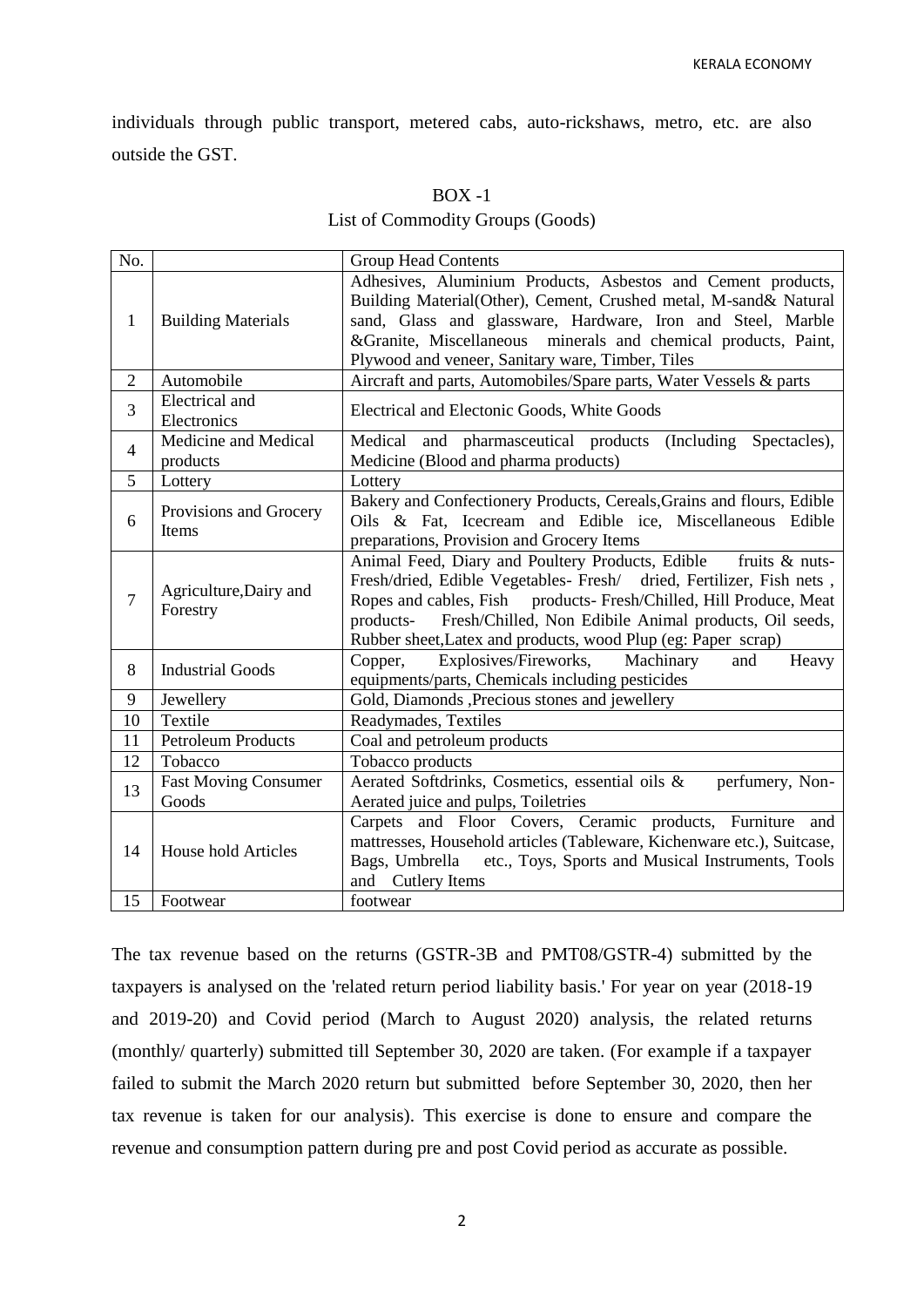The tax collected during a given month (say April) is to be remitted by the taxpayer to Central and State Governments, after deducting the eligible input tax credits before the 20th day of the next month (say May). The trend during the past three years (pre-Covid period) in Kerala shows that on an average 60 percent returns and tax are submitted during the due month itself followed by a lag of about 4 months for the remaining 35-40 per cent return and tax. Since the analysis in this article is made on 'related return period liability basis' any comparison of these figures with month on month remittance will not tally due to difference in arrear payments. By doing the above process, 91.8 per cent of returns during the period from March 2019 to August 2019 and 64.5 per cent during the period from March 2020 to August 2020 are included in the tax remittance for the relevant six months period.

The total tax revenue under each sector represents the net taxes (after deducting eligible input tax credits) remitted by the taxpayer through their periodical returns under different tax rates for each of the goods/services. From these tax figures, the calculation of connected turnover without any duplication in the supply chain would give a direct picture of the sector-wise consumption pattern in Kerala. Such an attempt has not been made here due to complexity and non-reliability of correct turnover figures. In its place the sector-wise tax amount representing each sector is analyzed which indirectly depicts the sector-wise consumption pattern in the Kerala through the lens of GST remittances

### **GST during three years**

The sector-wise commodity and service groups tax revenue since the introduction of GST for the three years period with its percentage share on total and growth rate for 2019-20 over 2018-19 is depicted in Table.1

| No.            | Groups                             | 2017-18*     | 2018-19       | 2019-20      | Growt<br>h Rate |
|----------------|------------------------------------|--------------|---------------|--------------|-----------------|
| 1              | <b>Building Materials</b>          | 2941.0(21.4) | 4097.5(22.0)  | 3934.1(21.1) | $-3.9$          |
| 2              | Automobile                         | 2544.0(18.5) | 3338.9(17.9)  | 2827.7(15.1) | $-15.3$         |
| 3              | <b>Electrical and Electronics</b>  | 1511.5(11.0) | 2101.1(11.3)  | 2199.6(11.8) | 4.6             |
| $\overline{4}$ | Medicine and Medical<br>products   | 590.1 (4.3)  | 841.1 (4.5)   | 808.0(4.3)   | $-3.9$          |
| 5              | Lottery                            | 420.8(3.1)   | 555.7(3.0)    | 636.7(3.4)   | 14.5            |
| 6              | Provisions and Grocery Items       | 414.9(3.0)   | 553.7(3.0)    | 613.6(3.3)   | 10.8            |
| 7              | Agriculture, Dairy and<br>Forestry | 402.9(2.9)   | 499.0 $(2.7)$ | 551.8(3.0)   | 10.5            |
| 8              | <b>Industrial Goods</b>            | 333.2(2.4)   | 463.2(2.5)    | 448.4(2.4)   | $-3.1$          |
| 9              | Jewellery                          | 303.7(2.2)   | 420.6(2.3)    | 427.4(2.3)   | 1.6             |

**Table 1.** Sector-wise Tax Revenue State GST - YoY Commodity Groups (Goods)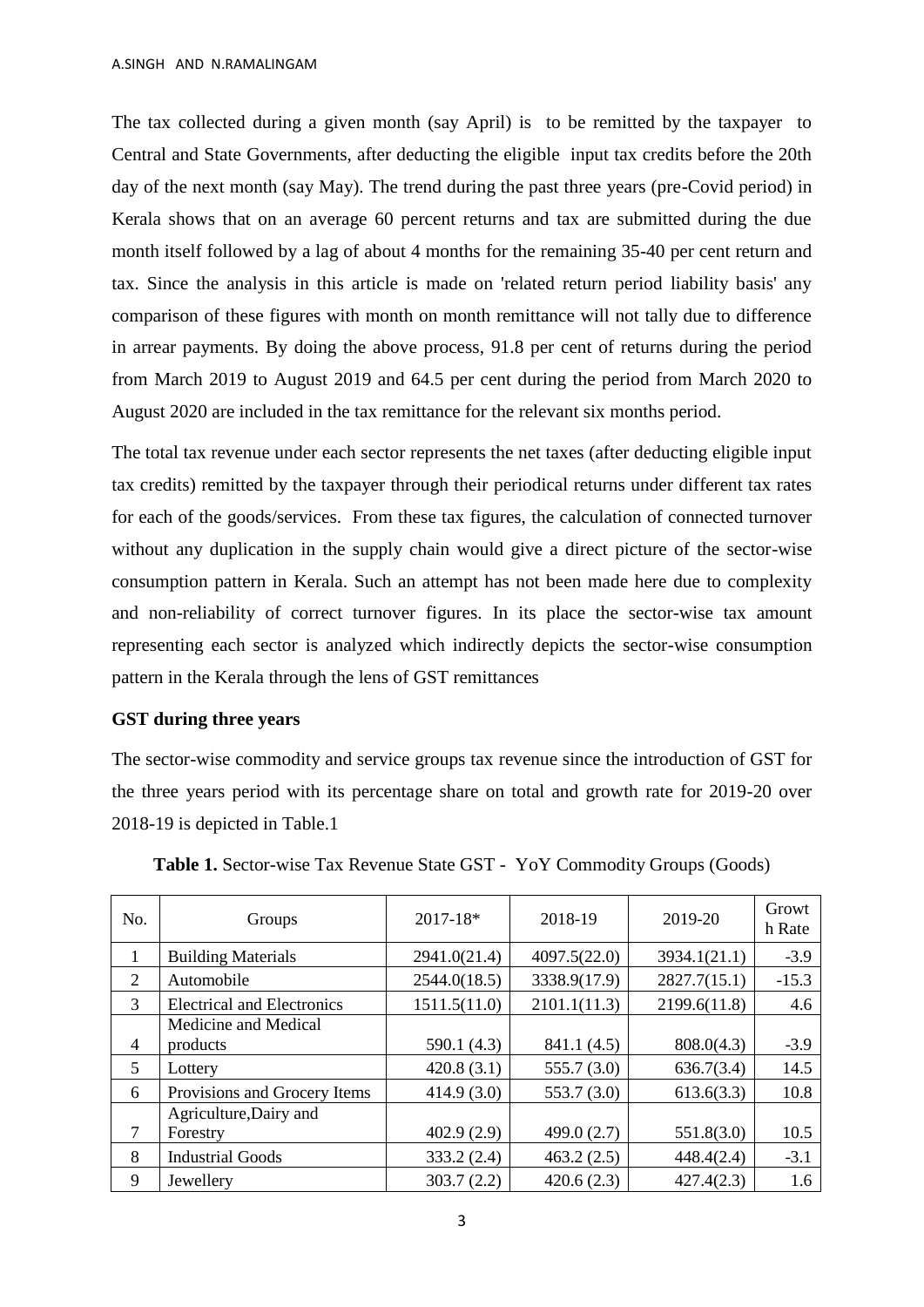| No. | Groups                               | 2017-18*        | 2018-19        | 2019-20       | Growt<br>h Rate |
|-----|--------------------------------------|-----------------|----------------|---------------|-----------------|
| 10  | Textile                              | 282.7(2.1)      | 403.5(2.2)     | 442.3(2.4)    | 9.6             |
| 11  | <b>Petroleum Products</b>            | 264.2(1.9)      | 379.2 (2.0)    | 406.0(2.2)    | 7               |
| 12  | Tobacco                              | 246.9(1.8)      | 337.6 (1.8)    | 334.0(1.8)    | $-1$            |
| 13  | <b>Fast Moving Consumer</b><br>Goods | 261.6(1.9)      | 326.9(1.8)     | 345.9(1.9)    | 5.8             |
| 14  | <b>House hold Articles</b>           | 208.0(1.5)      | 270.8(1.5)     | 268.3(1.4)    | $-0.9$          |
| 15  | Footwear                             | 44.0(0.3)       | 59.0 $(0.3)$   | 64.8(0.3)     | 9.8             |
| 16  | <b>Other Goods</b>                   | 577.6(4.2)      | 818.0 (4.4)    | 844.1(4.5)    | 3.1             |
| 17  | Sub-Total                            | 11347.9 (82.4)  | 15466.5 (82.9) | 15153.2(81.1) | $-2$            |
|     |                                      | Services groups |                |               |                 |
| 18  | Financial                            | 583.0(4.2)      | 804.4(4.3)     | 855.3(4.6)    | 6.3             |
| 19  | Construction                         | 455.4(3.3)      | 658.8(3.5)     | 801.5(4.3)    | 21.6            |
| 20  | <b>Support Services</b>              | 395.6(2.9)      | 521.9(2.8)     | 550.3(2.9)    | 5.4             |
| 21  | Telecom and Data                     | 440.6(3.2)      | 480.1(2.6)     | 539.5(2.9)    | 12.3            |
| 22  | <b>Travel and Food</b>               | 158.9(1.2)      | 176.0(0.9)     | 176.8(0.9)    | 0.4             |
| 23  | Professional                         | 79.1(0.6)       | 99.8(0.5)      | 110.4(0.6)    | 10.5            |
| 24  | Passanger Transport                  | 108.8(0.8)      | 89.3(0.5)      | 125.1(0.7)    | 40.1            |
| 25  | Goods Transport                      | 35.7(0.3)       | 52.4(0.3)      | 51.0(0.3)     | $-2.72$         |
| 26  | Leasing and Rental                   | 29.5(0.2)       | 37.6(0.2)      | 82.6(0.4)     | 119.7           |
| 27  | Education                            | 14.2(0.1)       | 20.5(0.1)      | 19.1(0.1)     | $-6.6$          |
| 28  | Entertainment                        | 22.3(0.2)       | 18.4(0.1)      | 23.8(0.1)     | 29.5            |
| 29  | <b>Other Services</b>                | 95.0(0.7)       | 224.6(1.2)     | 193.4(1.0)    | $-13.8$         |
| 30  | Sub-Total                            | 2418.5(17.6)    | 3184.1(17.1)   | 3529.4(18.9)  | 10.8            |
| 31  | Total                                | 13766.4(100)    | 18650.7(100)   | 18682.6(100)  | 0.17            |

\* For 2017-18 SGST remittance is for nine months only (1-7-2017 to 31-3-2018)

Note -1 Figures are Rupees in Crores; Parenthesis shows percentage

Note -2 The figures represent SGST remittances to Kerala by taxpayers in cash and IGST input-tax credits utilised against SGST liability

Note:3 Figures are taken from the taxpayers returns (GSTR3B) on "'Related Return period Liability Basis" remitted up to September 2020

Note: 4 As on date, returns filed for the years 17-18, 18-19 and 19-20 are 97 %, 95 % and 91 % respectively. Moreover, there is an increase in 10 % of registered persons during 19-20. Hence, for 2019-20 an increase in growth rate is anticipated once the pending returns are filed in the coming months.

Source: Calculated from the State GST Department Data Government of Kerala

Goods constitute around 82 per cent of the GST revenue in Kerala. The analysis of the 16 commodity groups reveals that the three major commodity groups contributing around 50 per cent share of the total GST revenue of the State. They are building materials, automobiles, electricals and electronics. Under GST, lottery is categorized as goods and it constitutes an average 3 per cent share in the total revenue. Around nine household consumption commodity groups like provisions and grocery, agriculture, jewellery, textiles, FMCG, house hold articles, footwear and other goods constitute around 19 per cent of the total GST of the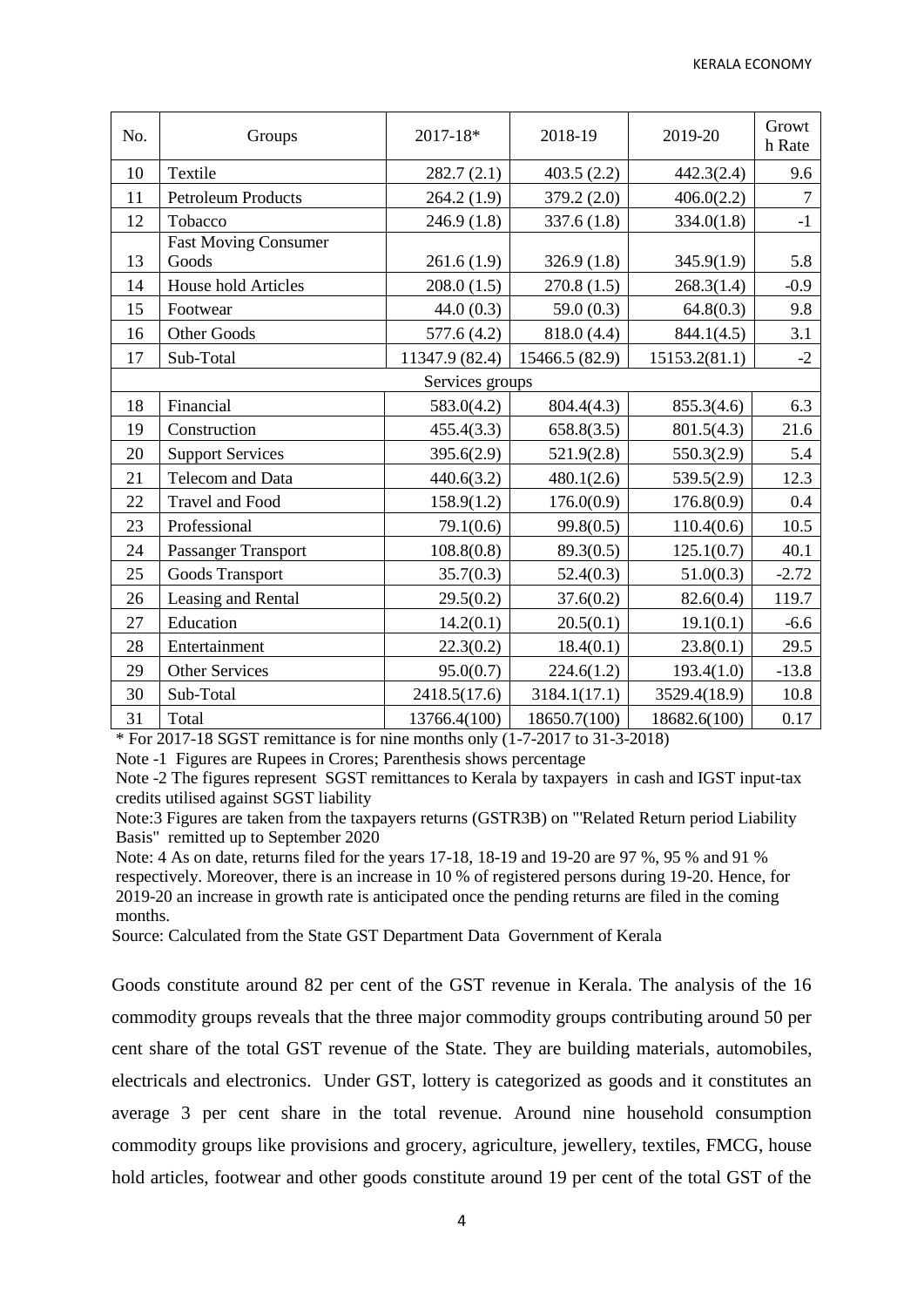State. The share of industrial goods and tobacco averaged around 2.4 per cent and 1.8 per cent respectively. The petroleum products [other than non-subsumed goods like petroleum crude, natural gas, petrol, diesel and Aviation Turbine Fuel (ATF)] share is only 1.9 per cent. With respect to growth of tax revenue it may be observed that there has been a deceleration during 2019-20 itself with the recorded growth rate being -2 per cent. It is equally important to note that out of the 16 commodity groups 6 showing negative growth rate with highest decline being in automobiles ( -15 %)

Service contributes 18 per cent of the GST Revenue in Kerala. Financial, construction, telecom and support services constitute 15 per cent of the total GST revenue and around two third of the GST revenue from the service sector in Kerala. The balance eight out of twelve services like accommodation and food, professional, passenger transport, goods transport, lease and rental, education, entertainment and other services constitute only 3 per cent of the entire GST in Kerala. When it comes to growth, services presented a different picture as compared to goods with growth rate being 10.8 percent during 2019-20. This higher growth rate in service sector was contributed mostly from leasing, passenger transport and construction services. Education, goods transport and other services show negative growth rates.

On the whole the recorded growth in GST from goods and service has been negligible (0.17 %) which shows the picture of stagnant economy of Kerala in terms of consumption and growth during 2019-20 over 2018-19.

|                          |                                    |                                 | <b>Actual Tax</b>               | <b>Expected Tax</b> |                                 |                |
|--------------------------|------------------------------------|---------------------------------|---------------------------------|---------------------|---------------------------------|----------------|
| No.                      | Groups (Goods/Services)            | 2019-20<br>(March to<br>August) | 2020-21<br>(March to<br>August) | Growth<br>Rate      | 2020-21<br>(March to<br>August) | Growth<br>Rate |
| 1                        | <b>Building Materials</b>          | 2143.3(21.3)                    | 1360.8(21.6)                    | $-36.5$             | 1608.5                          | $-24.9$        |
| 2                        | Automobile                         | 1558.9(15.5)                    | 749.3(11.9)                     | $-51.9$             | 885.7                           | $-43.1$        |
| 3                        | <b>Electrical and Electronics</b>  | 1215.8(12.1)                    | 839.6(13.3)                     | $-30.9$             | 992.4                           | $-18.3$        |
| $\overline{\mathcal{A}}$ | Medicine and Medical<br>products   | 412.0(4.1)                      | 338.2(5.4)                      | $-17.9$             | 399.8                           | $-2.9$         |
| 5                        | Lottery                            | 298.9(3.0)                      | 174.8(2.8)                      | $-41.5$             | 206.7                           | $-30.8$        |
| 6                        | Provisions and Grocery Items       | 323.0(3.2)                      | 267.1(4.2)                      | $-17.2$             | 315.8                           | $-2.2$         |
| $\overline{7}$           | Agriculture, Dairy and<br>Forestry | 255.9(2.5)                      | 200.6(3.2)                      | $-21.6$             | 237.1                           | $-7.3$         |
| 8                        | <b>Industrial Goods</b>            | 186.6(1.9)                      | 99.6(1.6)                       | $-46.6$             | 117.7                           | $-36.9$        |
| 9                        | Jewellery                          | 219.5(2.2)                      | 130.4(2.1)                      | $-40.5$             | 154.1                           | $-29.7$        |
| 10                       | Textile                            | 265.4(2.6)                      | 84.0(1.3)                       | $-68.3$             | 99.3                            | $-62.5$        |

**Table 2.** Sector-wise state GST revenue - Pre & post covid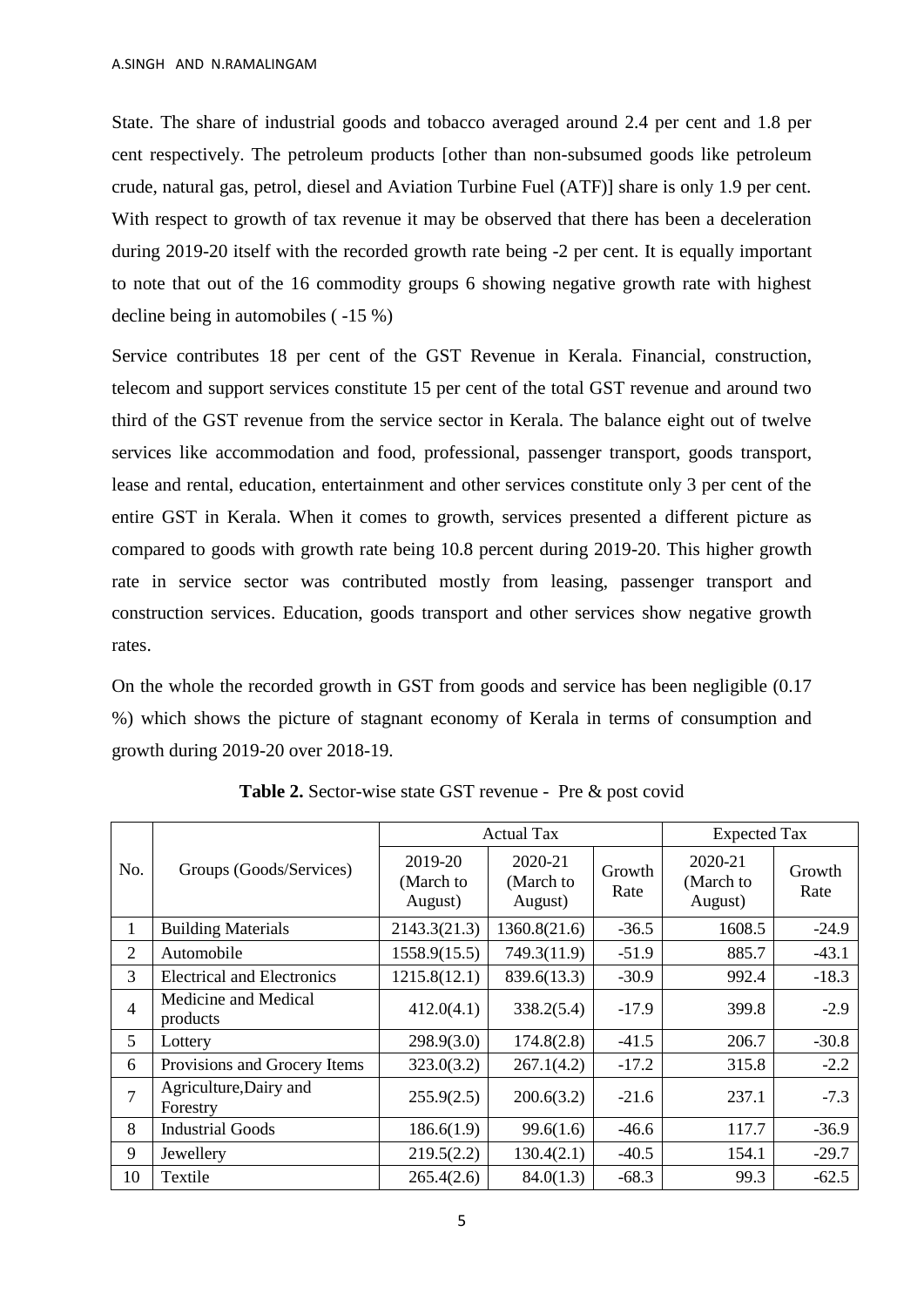|     | Groups (Goods/Services)              | <b>Actual Tax</b>               |                                 |                | <b>Expected Tax</b>             |                |
|-----|--------------------------------------|---------------------------------|---------------------------------|----------------|---------------------------------|----------------|
| No. |                                      | 2019-20<br>(March to<br>August) | 2020-21<br>(March to<br>August) | Growth<br>Rate | 2020-21<br>(March to<br>August) | Growth<br>Rate |
| 11  | <b>Petroleum Products</b>            | 202.0(2.0)                      | 131.3(2.1)                      | $-35$          | 155.2                           | $-23.2$        |
| 12  | Tobacco                              | 179.8(1.8)                      | 143.7(2.3)                      | $-20$          | 169.8                           | $-5.5$         |
| 13  | <b>Fast Moving Consumer</b><br>Goods | 184.0(1.8)                      | 149.4(2.4)                      | $-18.7$        | 176.6                           | $-3.9$         |
| 14  | House hold Articles                  | 154.6(1.5)                      | 72.4(1.1)                       | $-53.1$        | 85.6                            | $-44.6$        |
| 15  | Footwear                             | 34.8(0.3)                       | 11.7(0.2)                       | $-66.3$        | 13.8                            | $-60.2$        |
| 16  | Other Goods                          | 522.5(5.2)                      | 340.6(5.4)                      | $-34.8$        | 402.7                           | $-22.9$        |
| 17  | Sub-Total                            | 8157.7(80.9)                    | 5094.2(80.8)                    | $-37.5$        | 6021.4                          | $-26.1$        |
|     |                                      |                                 | Services groups                 |                |                                 |                |
| 18  | Financial                            | 458.9(4.6)                      | 359.4(5.7)                      | $-21.6$        | 424.9                           | $-7.4$         |
| 19  | Construction                         | 414.1(4.1)                      | 230.3(3.7)                      | $-44.3$        | 272.3                           | $-34.2$        |
| 20  | <b>Support Services</b>              | 103.7(1.0)                      | 43.0(0.7)                       | $-58.5$        | 50.8                            | $-50.9$        |
| 21  | Telecom and Data                     | 274.3(2.7)                      | 239.9(3.8)                      | $-12.5$        | 283.6                           | 3.3            |
| 22  | Accommodation & Food                 | 90.3(0.9)                       | 19.2(0.3)                       | $-78.7$        | 22.7                            | $-74.8$        |
| 23  | Professional                         | 59.6(0.6)                       | 33.4(0.5)                       | $-43.8$        | 39.5                            | $-33.6$        |
| 24  | <b>Passanger Transport</b>           | 68(0.7)                         | 11.6(0.2)                       | $-82.9$        | 13.7                            | $-79.8$        |
| 25  | Goods Transport                      | 26.1(0.3)                       | 16.6(0.3)                       | $-36.2$        | 19.6                            | $-24.6$        |
| 26  | Leasing and Rental                   | 54.9(0.5)                       | 12.8(0.2)                       | $-76.6$        | 15.1                            | $-72.4$        |
| 27  | Education                            | 12.4(0.1)                       | 4.1(0.1)                        | $-66.6$        | 4.9                             | $-60.5$        |
| 28  | Entertainment & Sporting             | 12.6(0.1)                       | 2.0(0.0)                        | $-83.7$        | 2.4                             | $-80.8$        |
| 29  | Others services                      | 346.2(3.4)                      | 240.8(3.8)                      | $-30.4$        | 284.6                           | $-17.7$        |
| 30  | Sub-Total                            | 1922.1(19.1)                    | 1213.7(19.2)                    | $-36.8$        | 1434.6                          | $-25.3$        |
| 31  | Total                                | 10079.9(100)                    | 6307.9(100)                     | $-37.4$        | 7456                            | $-26$          |

Note -1 Figures are Rupees in Crores; Parenthesis shows percentage

Note -2 The figures represent SGST remittances to Kerala by taxpayers in cash and IGST input-tax credits utilised against SGST liability

Note:3 Figures are taken from the taxpayers returns (GSTR3B) on "'Related Return period Liability Basis" remitted up to August 2020

Source: Calculated from the State GST Department Data Government of Kerala

### **GST after the pandemic**

GST revenue for the state, which has already been on a downslide, got a major hit with pandemic. Table.2 depicts the sector-wise tax revenue comparison during the six months Covid affected period (March 2020 - August 2020) with the corresponding period in 2019-20. Also, expected tax revenue from the pending returns during these six months period is projected. With the Covid induced lock down and reduced economic activity, deceleration in the tax revenue got further accentuated in all the commodities. The highest decline (more than 50 per cent) was recorded in four commodities groups that included automobile (-51%), textile (-68%), footwear (-66%) and house hold articles (-53.1%). In building materials and